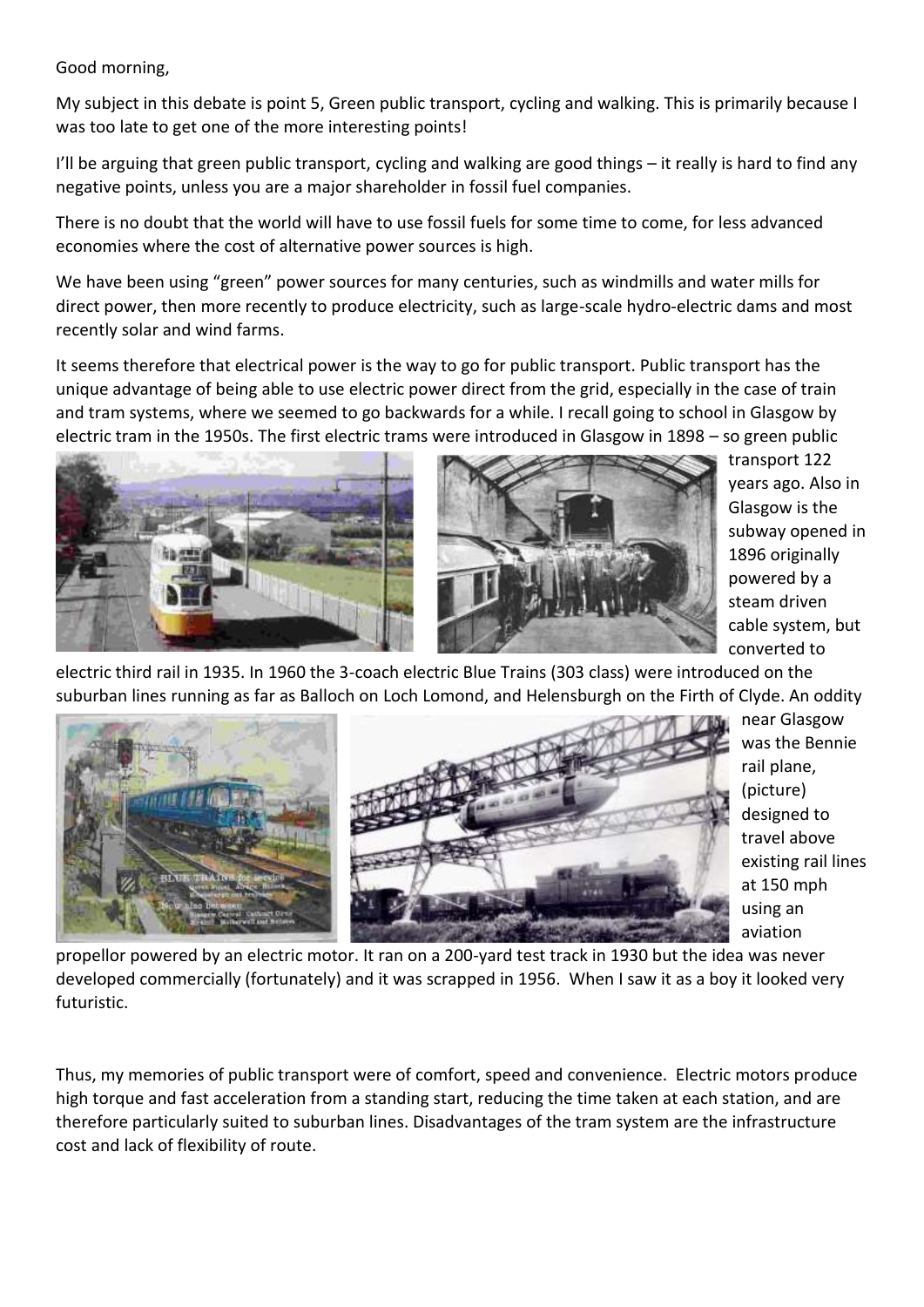In Exeter horse drawn trams were converted to electricity in 1903, but the service stopped in 1930 because the streets were (and still are!) too narrow to cope with trams and other traffic.

Trolley buses require less costly infrastructure, are a potential solution where some of the limitations of overhead wiring can be overcome using a hybrid solution of battery power when off-grid. One example where this could have been used is the Cambridge guided bus, which runs on a dedicated track outside the



city centre, then reverts to non-guided in the centre. The guided section could have had overhead wires, and battery use in the city.

However there have been problems with the co-existence of 56mph buses and an adjacent cycle lane, with a cyclist dying in 2018 and a pedestrian in 2021.

Initially of course, diesel buses will have to be replaced by battery powered buses. These could have induction charging on the route to reduce the battery capacity required, and possibly be convertible to



**\*moovit** 



trolley systems. Several European cities use induction charging. The picture shows a bus in Madrid.

However, batteries are not exactly a green means of storing electricity, with lithium mining (picture) being costly to the environment. This is another reason for promoting the use of green public transport compared to electric car use.

There are other means of propulsion such as

hydrogen gas which produces no harmful emissions but this is expensive to produce, either by electrolysis or from methane to give "blue" hydrogen but this process produces carbon dioxide as well as hydrogen, thus requiring some form of carbon capture (Barry is talking about that).

Another argument for public transport is that electric car charging for those living in urban areas will be difficult and the bus and tram can provide the green transport.

Other forms of public transport include air and sea. I will not discuss these as they are covered under point 6, and good luck to whoever has to discuss that.

For all public transport, integration of the train, tram and bus systems is essential to ensure the highest possible usage. Interchange hubs and through-ticketing all help.

So now to cycling – this seems like a no-brainer for a green solution, but the recent battery improvements are now creating motorised bicycles with the consequent environmental battery costs, and power requirements. So now cycling is going to be less green unless it displaces cars for commuting. We may also lose the health benefits of pedal power. The extension to electric bikes which you can at least pedal occasionally is the electric scooter which is positively dangerous.

When I think back to my working days in Glasgow, I used to cycle, in good weather, 5 miles from Bearsden into the centre of the city partly via canal towpath and riverbank. In those days you had a cycle cape to keep you completely dry. I've still got it and get envious glances on the Exeter canal path when it rains.

So cycling with pedals is good for you, and the environment. Battery power has questionable green credentials. However, more destinations need to have plenty of bike racks. As an example, take the EGCC – last month I cycled here but got the last space in the rack. A bit of redundancy is required.